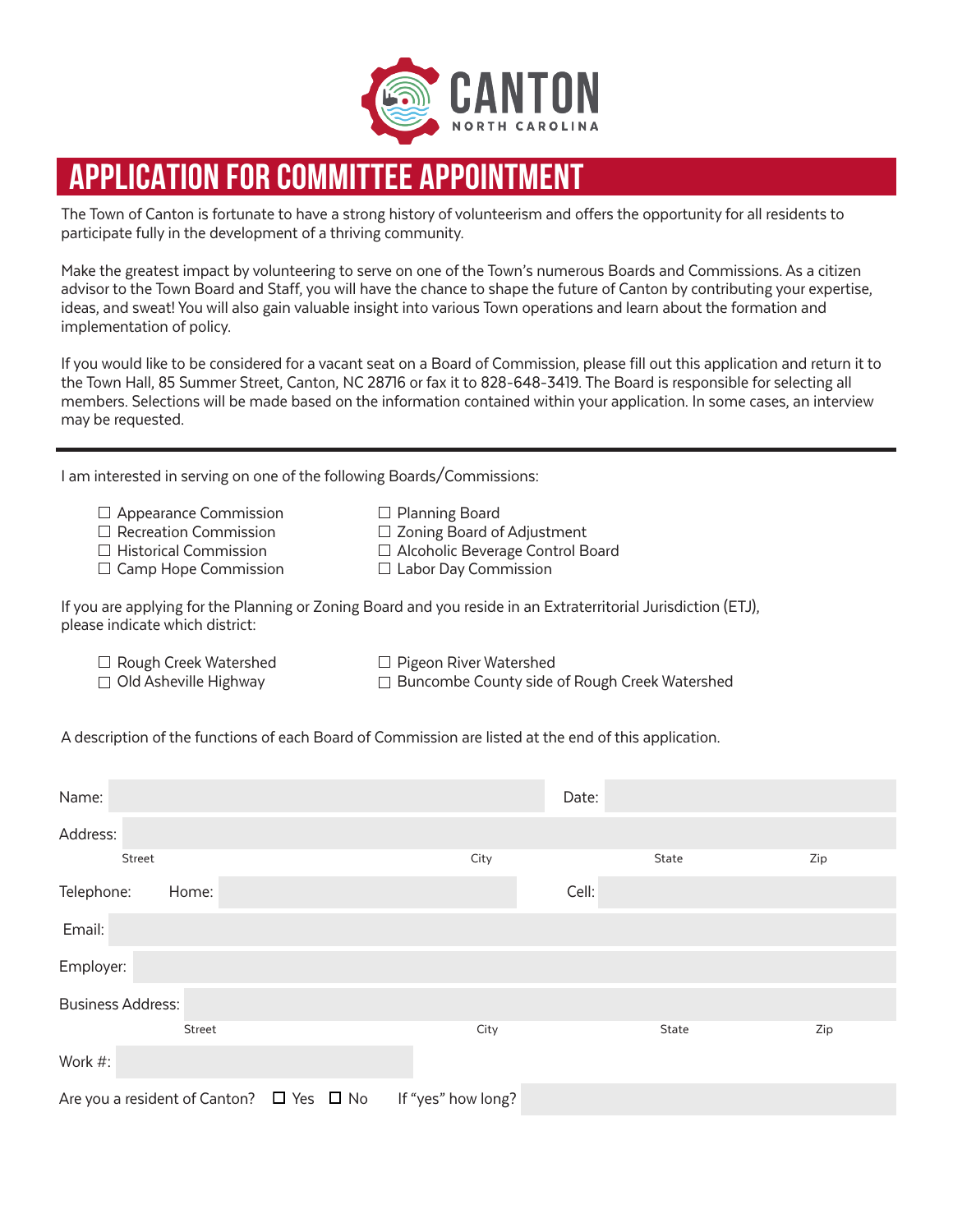2. Why do you think you would be an asset to this Board of Commission?

3. What qualifications or skills do you possess that you feel make you a good fit for this Board or Commission?

4. Describe any previous volunteer experience.

5. Are there any conflicts of interest that would create problems or prevent you from fairly and impartially discharging your duties as an appointee?  $\Box$  Yes  $\Box$  No If "yes" please explain:

6. Boards or Committees presently serving on:

I would like to be considered for appointment to serve on a Town of Canton Board or Commission. I realize that the completion of this application, previous appointment to a Board or Commission, personal relationship with Town Staff or elected official, in no way guarantees that I will be appointed to a Board or Commission by the Town of Canton Board of Aldermen/women. Furthermore, I understand that if selected, I must commit to attend all the regular Board/Commission meetings and that attendance at the regular meetings shall be considered a prerequisite for maintaining membership on the Board/Commission.

Applicant's Signature: Date:

I understand that this application will be kept on active file for one year only.